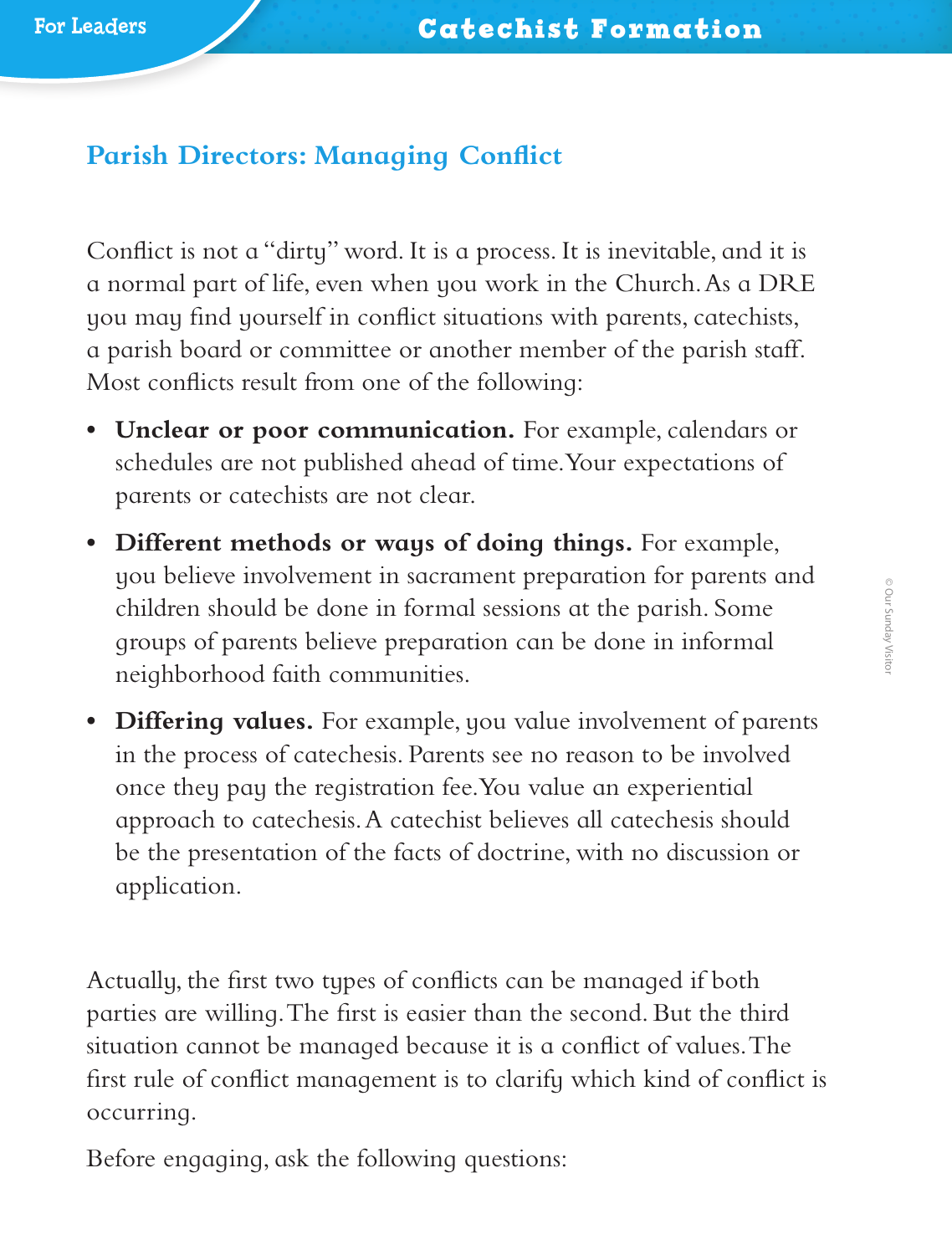- **• How important is it to you?** Is the relationship or the issue of value to you? For example, if the issue is a belief, value, or rule you believe in, or are expected to enforce, then engaging in the conflict is necessary. If the relationship and the issue are both important to you, there is an even more compelling reason to engage in the conflict.
- **• Have you thought about the consequences?** Ask yourself what the anticipated consequences might be if you engage in the conflict. Is there a risk of making the situation worse, or an opportunity to improve the relationship or outcome? Many times people engage in conflict and are surprised by the negative outcome. Be sure to think about possible consequences, both positive and negative, before engaging in or avoiding a conflict.
- **• Are you ready for the consequences?** After analyzing potential consequences, determine whether you are prepared for the consequences of engaging in the conflict. For example, what if, as a result of a engaging in a conflict, you lost a catechist or your job? If you anticipate the outcome, consider and believe strongly enough about the issue, you will be prepared for whatever the outcome. Most results of engaging in conflict are not this serious, but these examples illustrate the value of thinking through consequences.
- **• What are the consequences if you do not engage in the conflict?** Sometimes we engage in conflict for all the right reasons. We want to affirm our values, ideas, beliefs, or morals. If avoiding a conflict means sacrificing a core belief, we need to consider that, and reflect on the consequences of evading the conflict. When that is not the case, there may be good reasons to avoid engaging in conflict.